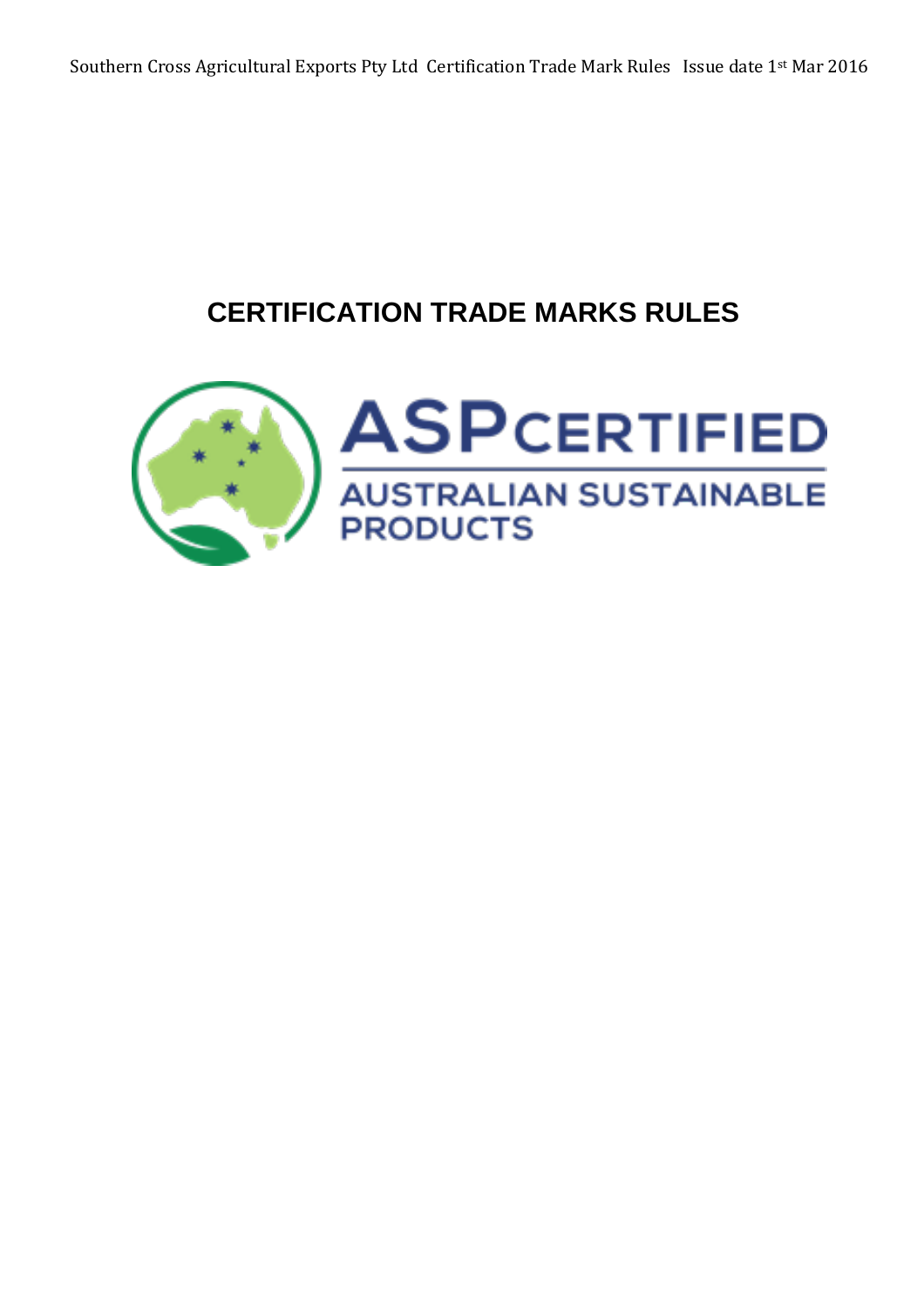# **TABLE OF CONTENTS**

| 1                 | <b>INTRODUCTION</b>                     | 1              |
|-------------------|-----------------------------------------|----------------|
| 2                 | <b>DEFINITIONS</b>                      | 1              |
| 3                 | <b>INTERPRETATION</b>                   | $\mathbf 1$    |
| 4                 | <b>AUTHORISED CERTIFIERS</b>            | $\overline{2}$ |
| 5                 | ADMINISTRATION OF CERTIFICATION SCHEMES | $\overline{2}$ |
| 6                 | <b>CERTIFICATION</b>                    | 3              |
| $\overline{7}$    | RECONSIDERATION OF CERTIFIER DECISIONS  | 5              |
| 8                 | <b>MEDIATION AND ARBITRATION</b>        | 6              |
| 9                 | AMENDMENT OF RULES                      | 6              |
| 10                | <b>NOTICES</b>                          | $\overline{7}$ |
| <b>SCHEDULE 1</b> |                                         | 8              |
| <b>SCHEDULE 2</b> |                                         | 9              |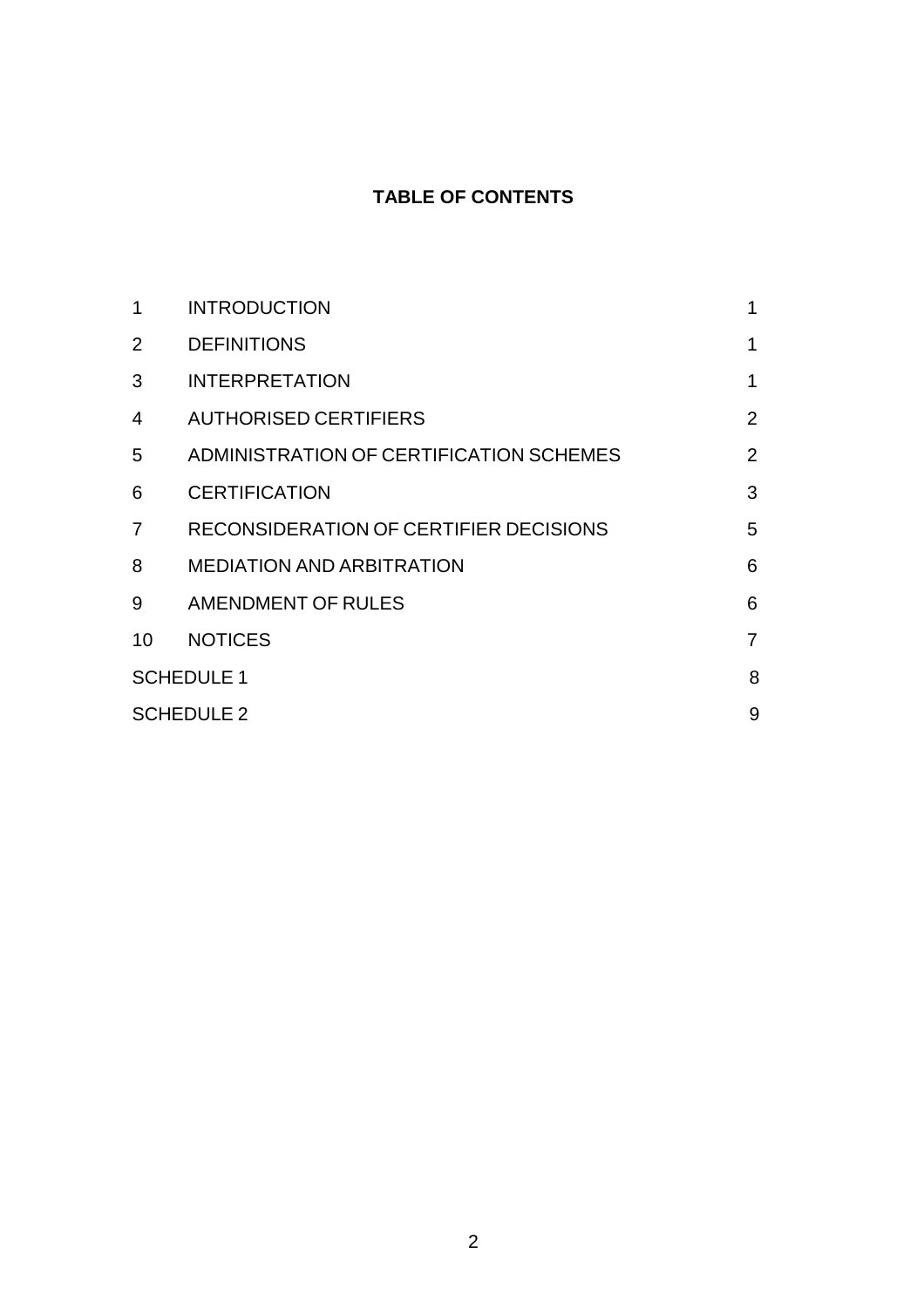# **1 INTRODUCTION**

- 1.1 Southern Cross Agricultural Exports Pty Ltd ABN 161 69 225 496 owns the certification trade mark known as the Certification Mark (the **Mark**) registered under the *Trade Marks Act 1995* (Cth) (the **Act**) as Trade Mark No. 1757219 and set out in Schedule 2.
- 1.2 Subject to these Rules, an Applicant may be granted a non-exclusive Licence to use the Mark on a Product (as defined in these Rules) where Southern Cross Agricultural Exports Pty Ltd ABN 161 69 225 496 (**Certifier**) certifies that the Product conforms to the ASP Standard (the **Standard**).
- 1.3 Use of the Mark is not limited to Products provided or originating in Australia. Subject to these Rules, the Mark may be used on Products that are manufactured or distributed outside Australia.
- 1.4 Southern Cross Agricultural Exports Pty Ltd has filed a copy of these Rules with the Trade Marks Office in accordance with s173 of the Act.

# **2 DEFINITIONS**

The Dictionary in Schedule 1 defines some of the terms used in these Rules.

# **3 INTERPRETATION**

In these Rules, unless the contrary Intention appears:

- (a) a reference to a rule or subrule is a reference to a rule or subrule of these Rules;
- (b) a reference to a rule is a reference to all its subrules;
- (c) a reference to a schedule is a reference to a schedule of these Rules;
- (d) words in the singular include the plural and vice versa;
- (e) words importing a gender include any other gender;
- (f) where a word or phrase is given a particular meaning, other parts of speech and grammatical forms of that word or phrase have corresponding meanings; and
- (g) a reference to using the Mark "on a Product" is deemed a reference to displaying the Mark on the Product itself or on packaging used for delivering the Product or on any drawings, designs, reports, brochures or advertising associated with the Product.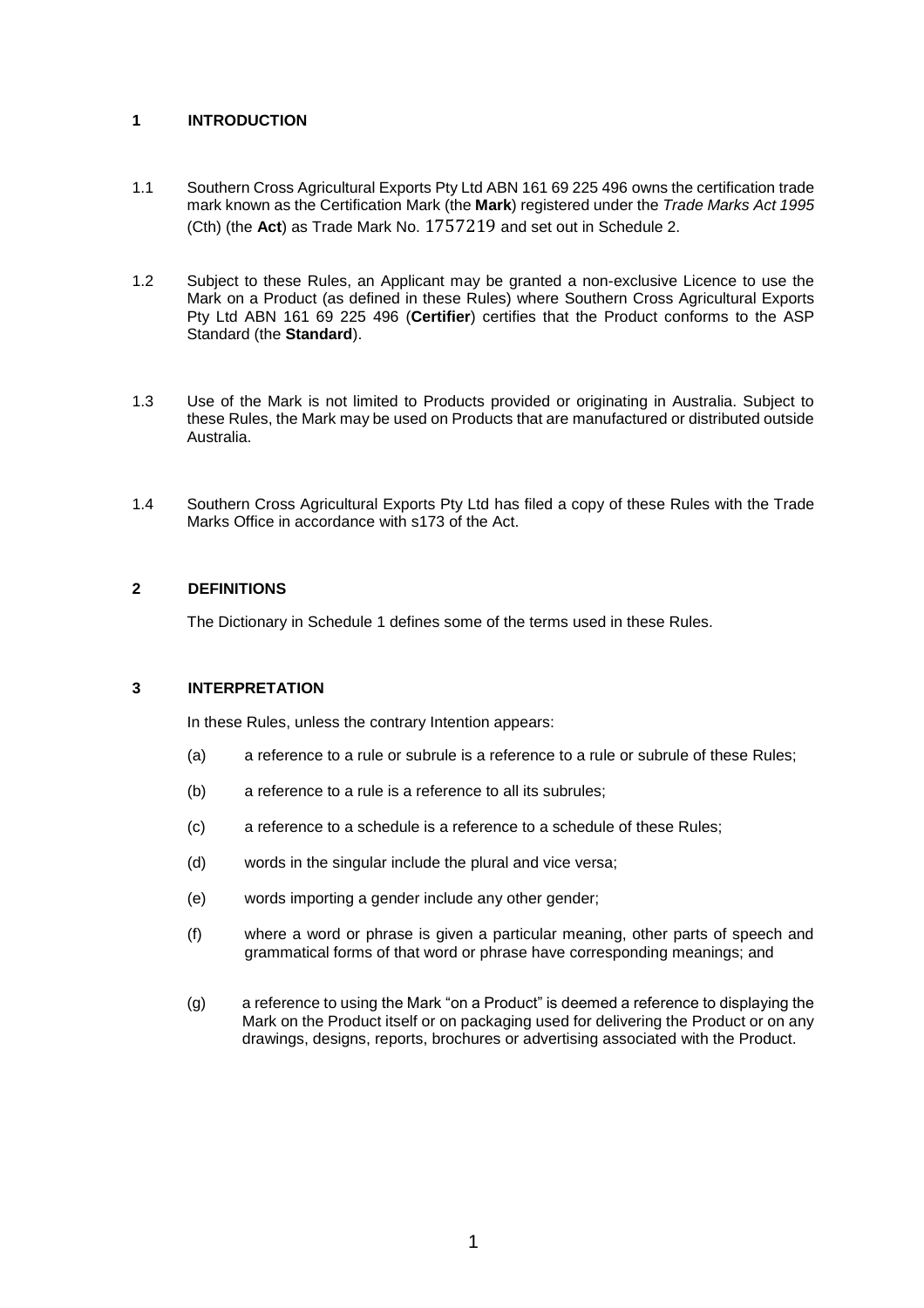# **4 AUTHORISED CERTIFIER**

4.1 Within the meaning of s173(2)(a) of the Act, Southern Cross Agricultural Exports Pty Ltd is to act as a Certifier and to grant Licences allowing Licensees to use the Mark is accordance with the Licence Terms.

# **5 ADMINISTRATION OF CERTIFICATION SCHEME**

- 5.1 The Certifier must administer a Certification Scheme that:
	- (a) provides Certification that a Person provides Products conforming to the requirements of one or more Recognised Product Standards;
	- (b) includes procedures for initial inspection and testing of the Products proposed for Certification;
	- (a) is promoted and conducted in a manner that complies with the *Competition and Consumer Act 2010 (Cth);*
	- (d) does not mislead or deceive third parties as to the nature, scope or extent of Certification offered under the Certification Scheme.
- 5.2 The Certifier must maintain contemporaneous documentation that describes the processes and procedures used to administer its Certification Scheme and must make such documentation available to any Person requesting it.
- 5.3 The Certifier must:
	- (a) maintain written contractual terms (**Certifier's Terms**) consistent with these Rules and under which the Certifier contracts with Persons for the provision of Certification and the granting of Licences to use the mark; and
- 5.4 If there is any inconsistency between the Certifier's Terms and these Rules, then these Rules will prevail.
- 5.5 The Certifier must keep detailed records in relation to:
	- (a) each Applicant requesting a Licence to use the Mark;
	- (b) the Licensees granted a Licence to use the Mark, the Certification undertaken to grant each such Licence, the Terms under which the Licence was granted and any restrictions on the Licence;
	- (c) those Applicants refused a Licence to use the Mark; and
	- (d) any renewal, revocation, alteration, suspension, termination, surrender or restoration of a Licence to use the Mark.

### **6 CERTIFICATION**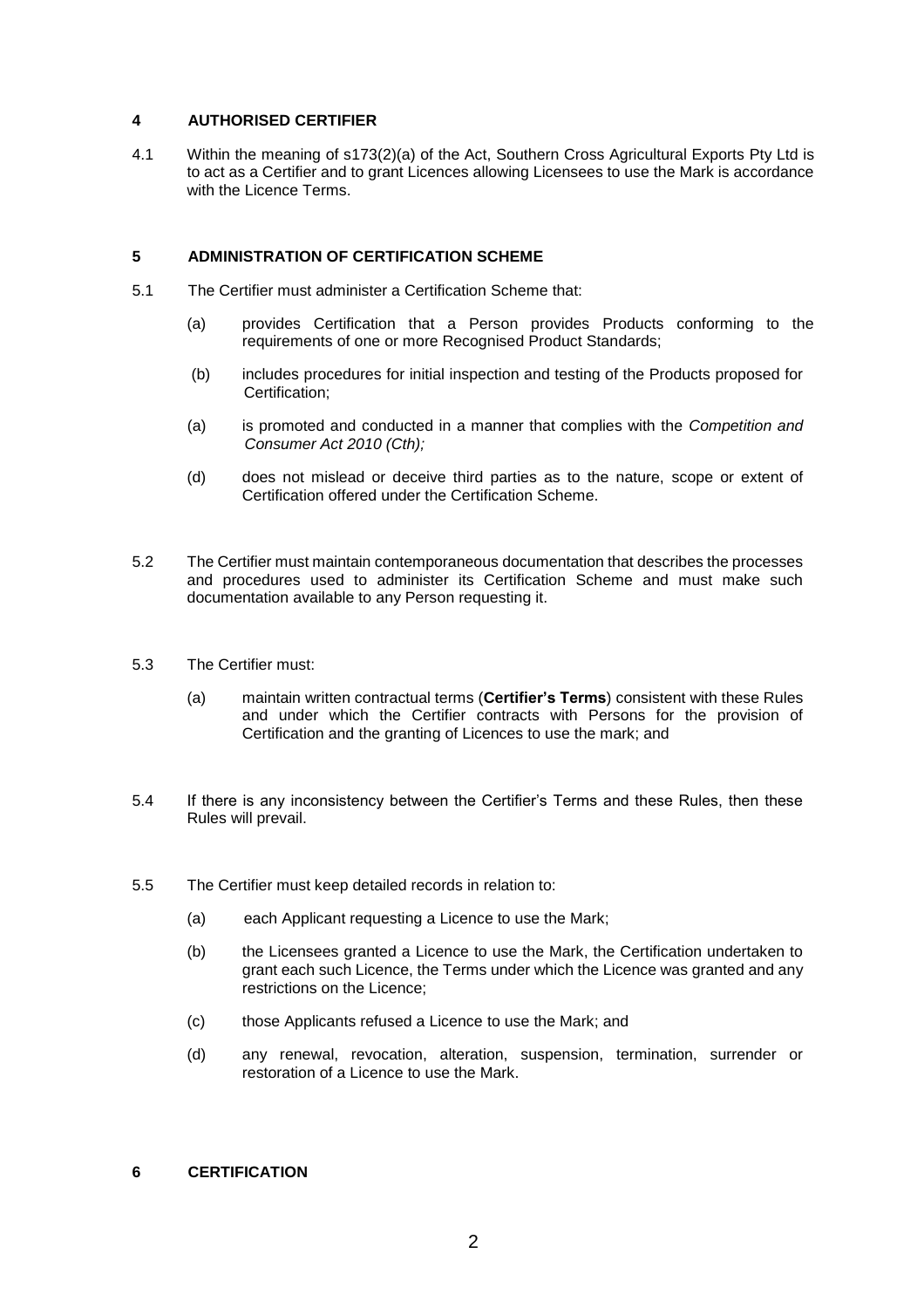#### 6.1 Certification Assessment

- 6.1.1 Within a reasonable time of receiving an application from an Applicant, the Certifier must assess the Applicant's Products, processing and services.
- 6.1.2 If the Certifier is satisfied that:
- (a) the Applicant meets the requirements for Certification in accordance with the Certifier's Certification Scheme; and
	- (b) the Applicant is not in breach of the Licence Terms (including payment of certification and/or licensing fees);

then the Certifier must:

- (a) grant the Certification and Licence to use the Mark; and
- (b) provide documentation (a **Certificate**) to the Licensee as evidence that the Licensee has been granted both Certification and the Licence to use the Mark.
- 6.1.3 If the Certifier is not satisfied that the Certification is appropriate, the Certifier must advise the Applicant promptly in writing, settling out the grounds for not granting Certification.
- 6.1.4 The Certificate must set out the date on which Certification and the Licence expire and must include any special conditions, qualifications or restrictions in respect of the Licensee's Certification and Licence.

#### 6.2 Co-operation and Access

- 6.2.1 The Applicant must co-operate with the Certifier (and with its employees, agents and contractors) and must provide the information and access that the Certifier requires to assess the Applicant's Products for Certification.
- 6.2.2 The co-operation provided by the Applicant under subrule 7.2.1 must include reasonable access to the premises, facilities, documents and records of the Applicant and access to the Applicant's contractors and agents.
- 6.2.3 Once a Licence has been granted, the Licensee must continue to co-operate with the Certifier and to provide any information and access that the Certifier requires to re-assess the Licensee's Products for Certification.
- 6.2.4 The Applicant must promptly comply with any reasonable request of the Certifier relating to the assessment and Certification of the Applicant's Products.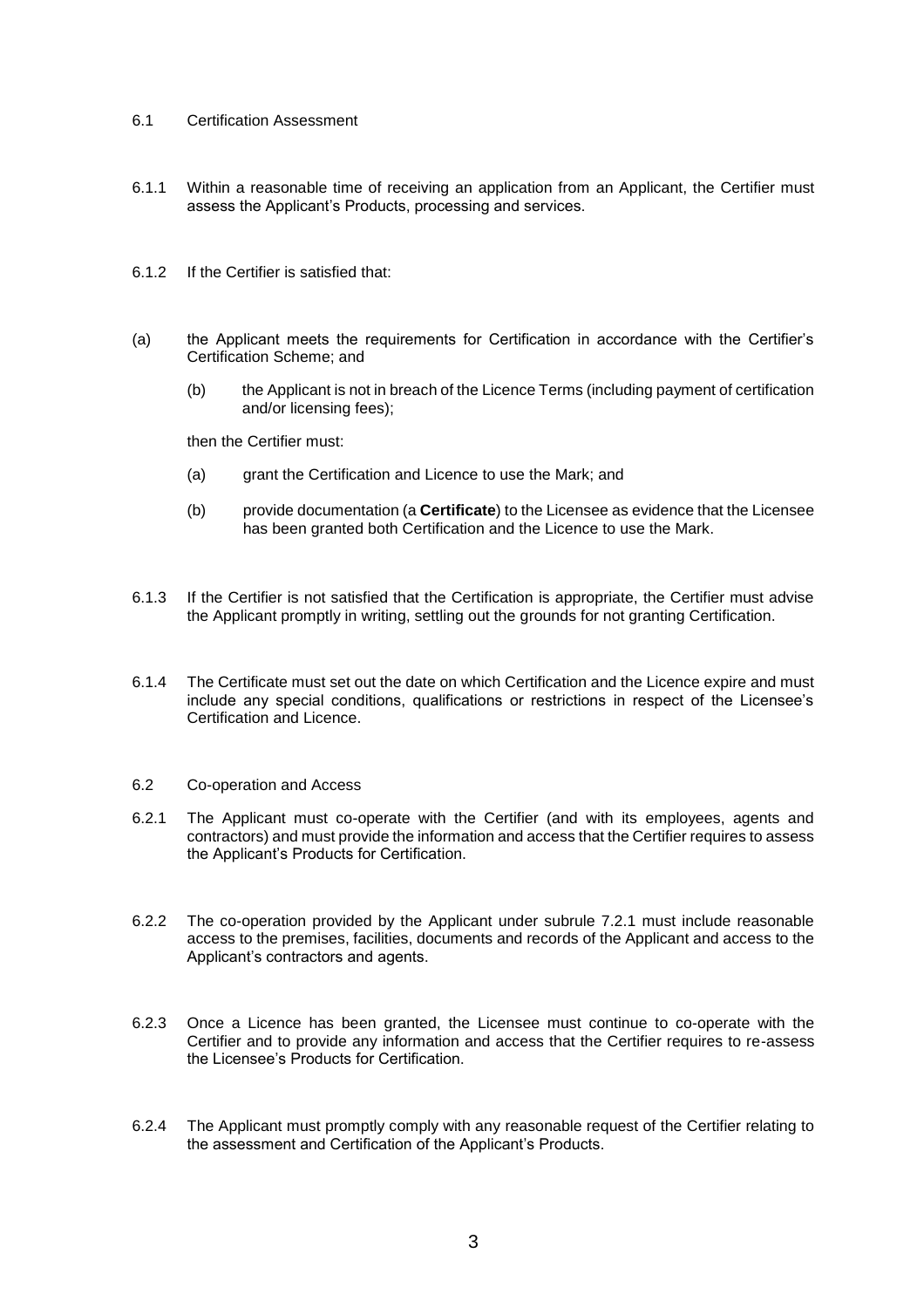#### 6.3 Terms of Certification

- 6.3.1 The Licensee must maintain its Products at the standard required for Certification and must comply with all reasonable requirements that the Certifier considers necessary to ensure that Certification continues to be appropriate in accordance with the Licence Terms.
- 6.3.2 The Licensee must promptly inform the Certifier of any change in its Products that may affect the appropriateness of the Certification, including:
	- (a) any significant change or modification to the Products covered by the Certification;
	- (b) any change in the Site at which any assessed Product is produced; and
	- (c) any change of ownership or control of the Licensee.
- 6.3.3 The Licensee must not:
	- (a) engage in conduct likely to mislead, deceive or confuse any person in relation to the Licensee's Certification; or
	- (b) otherwise misrepresent the nature, status, scope or effect of the Certification.
- 6.3.4 The Licensee must promptly comply with any directions given by the Certifier to correct any conduct or representation that the Certifier considers to be in breach of subrule 7.3.3.
- 6.3.5 The Licensee must pay within 30 days from the date of invoice:
	- (a) any fees set by the Certifier in relation to administering the Licence and in relation to any services provided in assessment, auditing, supervising, inspecting or testing;
	- (b) the royalties set by the Certifier for use of the Mark;
	- (c) the costs of additional or unscheduled visits including the costs of special visits requested or those associated with a breach or potential breach of the Licence.
- 6.3.6 The Licensee will not be entitled to any refund of fees paid or costs incurred in the event of any relinquishment, revocation, alteration or suspension of the Licence.
- 6.3.7 Upon the termination of the Licence (however the Licence is terminated) the Licensee must immediately discontinue all use of the Mark and all advertising material, packaging and other matter which contains the Mark or any reference to it. Any Products not already disposed of by the Licensee which bear the Mark must, if the Certifier so requires, be dealt with at the Licensee's expense so as to erase the Mark.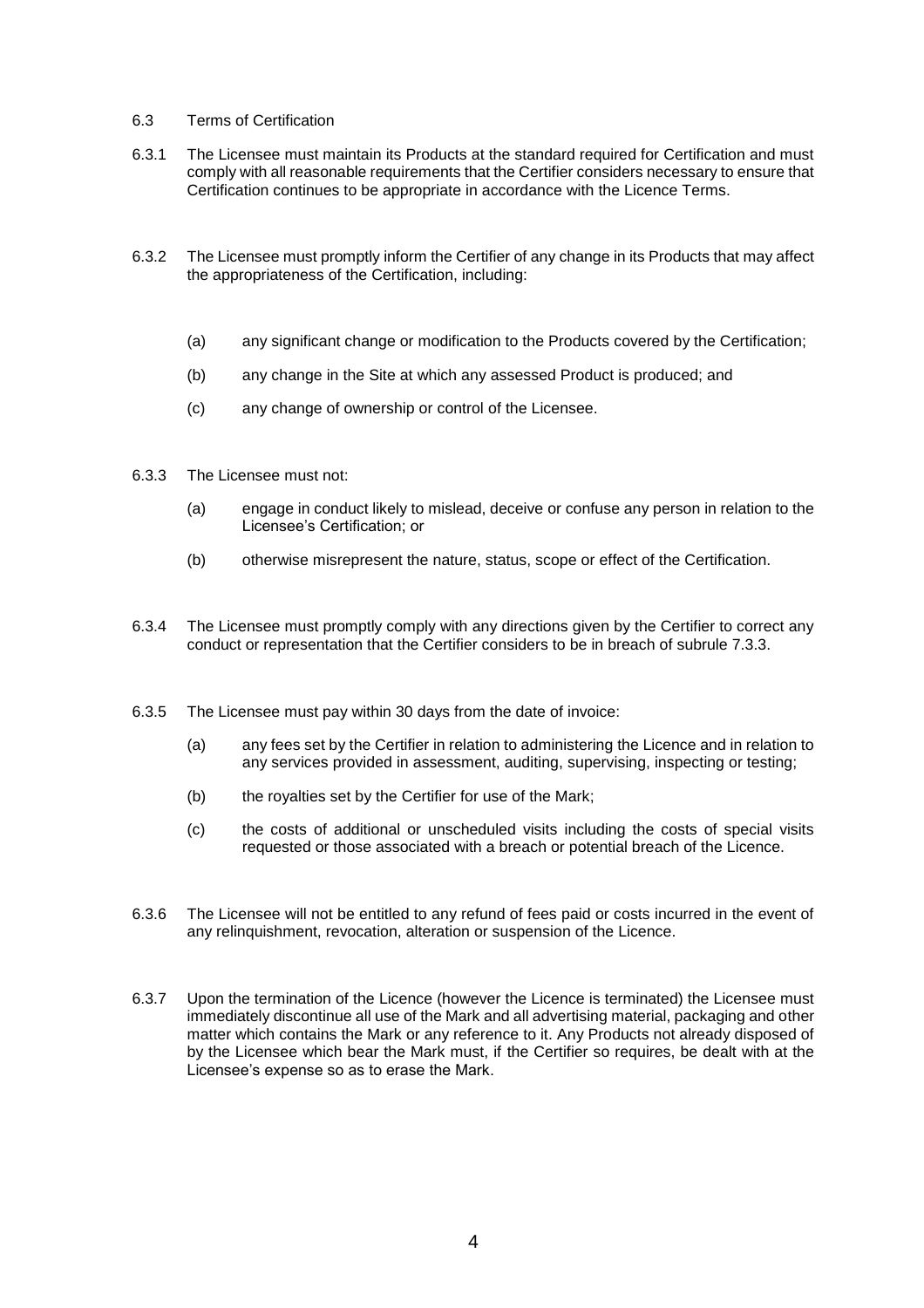- 6.3.8 The Certificate remains the property of the Certifier and:
	- (a) must be promptly returned on reasonable request of the Certifier or on expiry or cancellation of the Certification; and
	- (b) must not be altered, modified, defaced or destroyed without the Certifier's permission.
- 6.4 Restriction on Use of Mark

A Licensee must only use the Mark or claim by implication an entitlement to use the Mark in relation to the Products which are covered by the Licence and which comply with the ASP Standard.

6.5 Relinquishment of Licence

A Licensee may relinquish a Licence at any time by notice in writing to the Certifier and by the return of the Licence. The Licence (including any Schedules) will remain the property of the Certifier and must be returned to the Certifier in the event of its being relinquished, revoked, altered or suspended.

# **7 RECONSIDERATION OF CERTIFIER DECISIONS**

- 7.1 An Applicant or Licensee (**Claimant**) may apply for review of a decision by the Certifier under subrule 7.1 (the **Decision**) by written request (the **Request**) to the Chief Executive of the Certifier (the **Chief Executive**). The Request must:
	- (a) be made within 21 days of receipt of the Decision; and
	- (b) include all the grounds on which review of the Decision is sought.
- 7.2 Within 21 days of receipt of the Request and unless the Certifier has amended the Decision to the satisfaction of the Claimant, the Chief Executive or the Chief Executive's delegate must:
	- (a) consider the Request, and, in doing so, may refer to or appoint any other person as the Chief Executive sees fit to assist the Chief Executive in reviewing the Decision;
	- (b) make a determination on whether the Decision is substantially correct or whether the Decision should be changed pursuant to the Request (the **Determination**); and
	- (c) record the Determination in writing including the reasons for the Determination.
- 7.3 Within 7 days of making the Determination, the Chief Executive (or the Chief Executive's delegate) must provide a copy of the Determination and the reasons for the Determination to the Certifier and the Claimant.
- 7.4 Subject to Rule 9 below and within 21 days of receipt of the Determination, the Certifier must take the necessary steps to implement the Determination and must inform the Claimant of the steps taken to implement the Determination.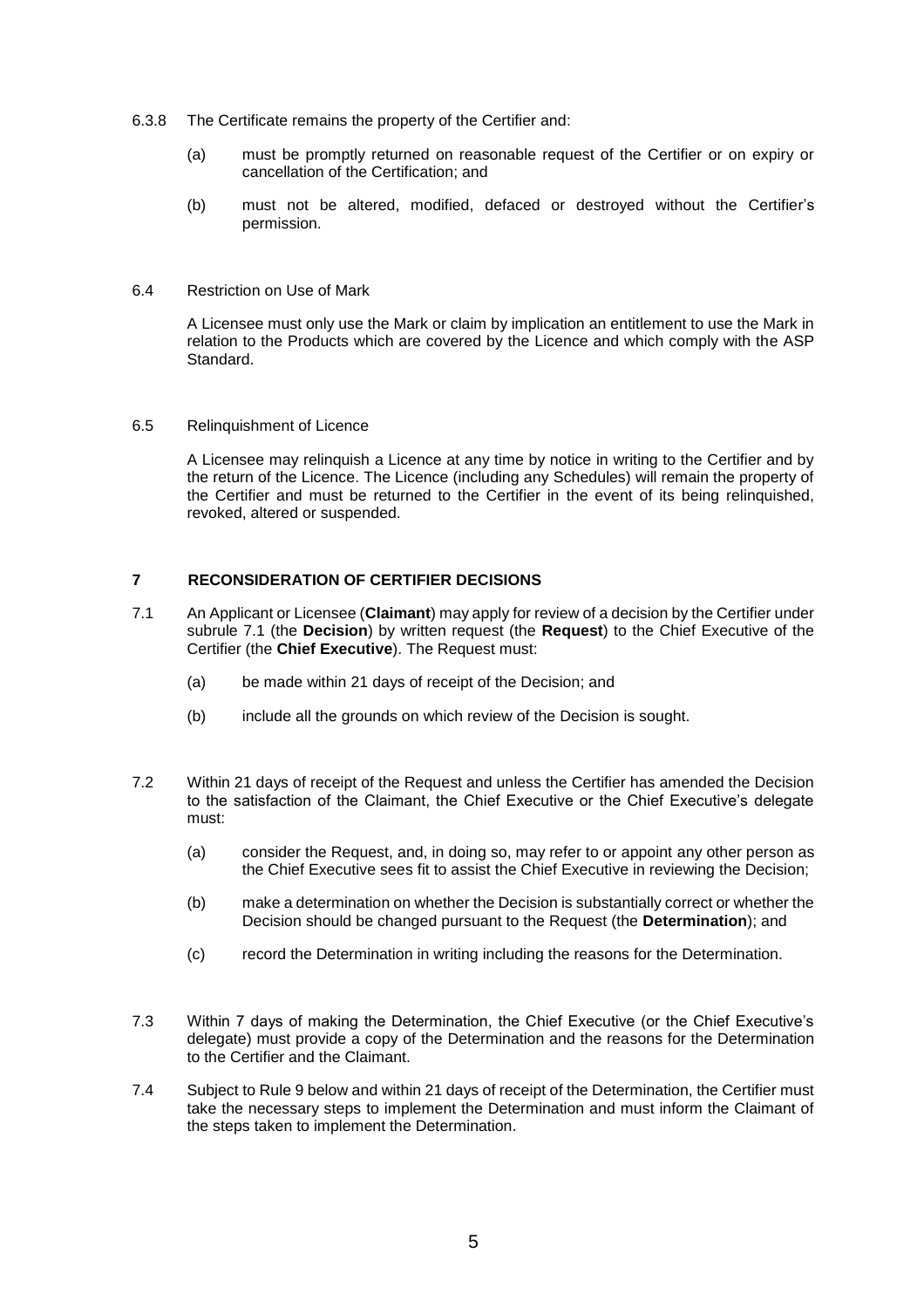# **8 MEDIATION AND ARBITRATION**

- 8.1 If the Determination confirms the Decision and the Claimant is not satisfied with the Determination, the Claimant may apply for independent mediation (**Mediation**) of the matter by written notice to the Certifier (the **Mediation Request**) within 14 days of receipt of the Determination by the Claimant.
- 8.2 If the Claimant has made a Mediation Request the Claimant and the Certifier will use their best endeavours to resolve the dispute by Mediation. Any agreement reached by Mediation will be final and binding on the parties.
- 8.3 The Claimant and the Certifier will nominate a mediator by agreement. If the Claimant and the Certifier do not agree on a mediator within 14 days of the Mediation Request, the mediator will be chosen by the Australian Commercial Disputes Centre (**ACDC**).
- 8.4 The mediator will establish the procedure governing the Mediation.
- 8.5 The Certifier and the Claimant will each bear their own costs of the Mediation and will pay an equal share of any of the mediator and any other costs of the Mediation.
- 8.6 Nothing done or not done by the mediator during any Mediation under this Rule 9 will be admissible in any subsequent court proceedings as evidence or partiality or bias or a breach by the mediator of the rules of nature justice.
- 8.7 If the dispute is not settled within 30 days of the commencement of Mediation (unless such period is extended by agreement of the parties), it must be submitted to arbitration under the Rules for the Conduct of Commercial Arbitrations published by the Institute of Arbitrators & Mediators Australia.
- 8.8 Nothing in this Rule 9 will prevent the Claimant and the Certifier from proceeding directly arbitration or adopting all alternative form of dispute resolution acceptable to both parties.

#### **9 AMENDEMENT OF RULES**

- 9.1 Southern Cross Agricultural Exports Pty Ltd may apply for variation of these Rules (**Variation**).
- 9.2 Any amendment of the Rules will become effective when the Regulator approves the Variation.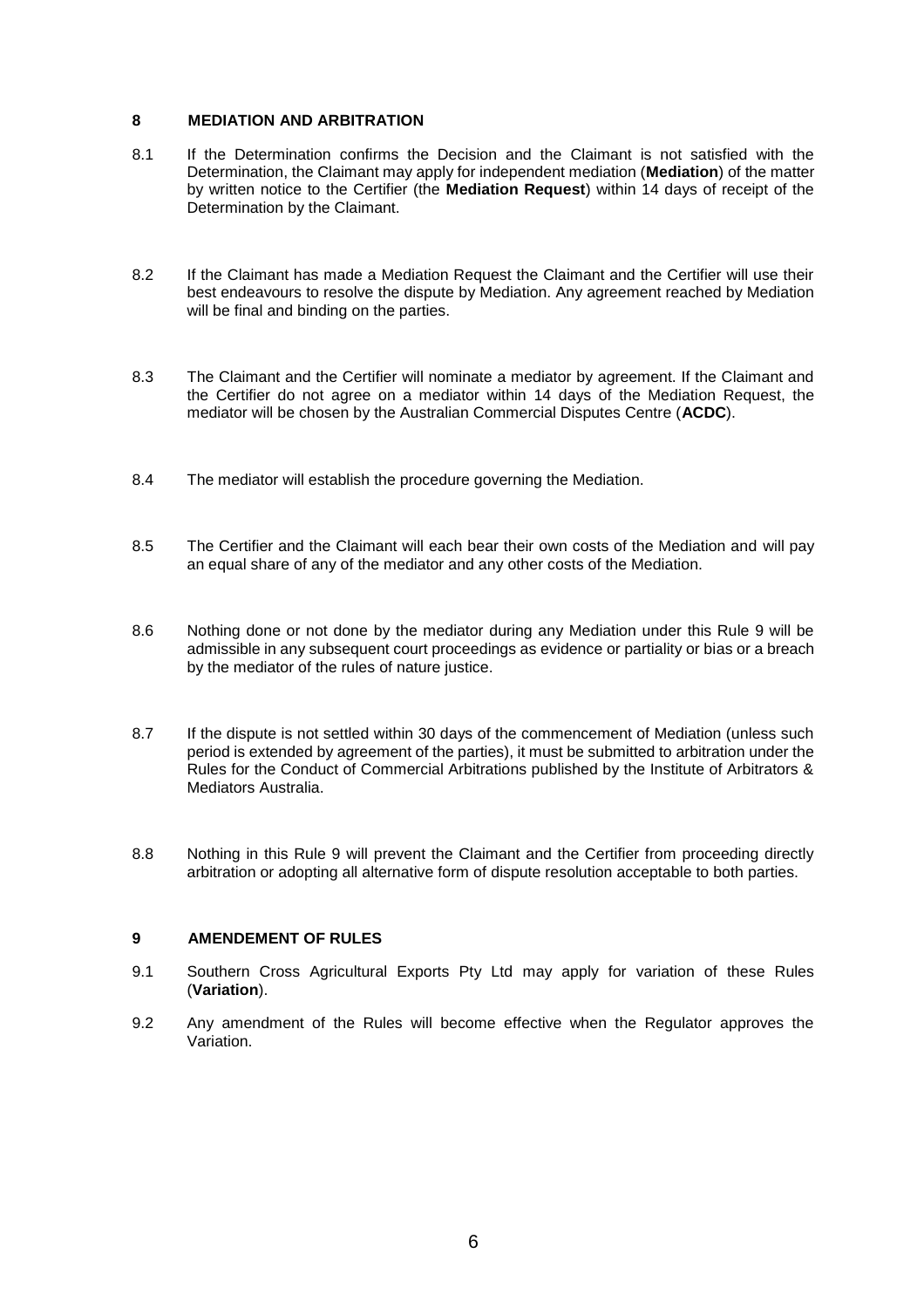# **10 NOTICES**

- 10.1 A party giving notice or notifying under these Rules must do so in legible writing and in English:
	- (a) directed to the recipient's address for correspondence (being a street address, facsimile number or email address) as nominated in accordance with the Certifier's Terms or varied by any notice; and
	- (b) hand delivered or sent by prepaid post, facsimile or email to that address.
- 10.2 A notice given in accordance with clause 11.1 is taken to be received:
	- (a) if hand delivered, on delivery of the notice to the addressee or on delivery to an offer, employee or agent of the addressee;
	- (b) if sent by prepaid post, three business days from and including the date of posting;
	- (c) if sent by facsimile, when the sender's facsimile system generates a message confirming successful transmission of the total number of pages of the notice; or
	- (d) if sent by email, when the sender receives an email receipt notice acknowledging delivery of the email to the addressee,

subject to any receipt on a day which is not a Business Day or which occurs after 4:00 pm (addressee's time) being deemed to be received at 9:00 am on the next Business Day.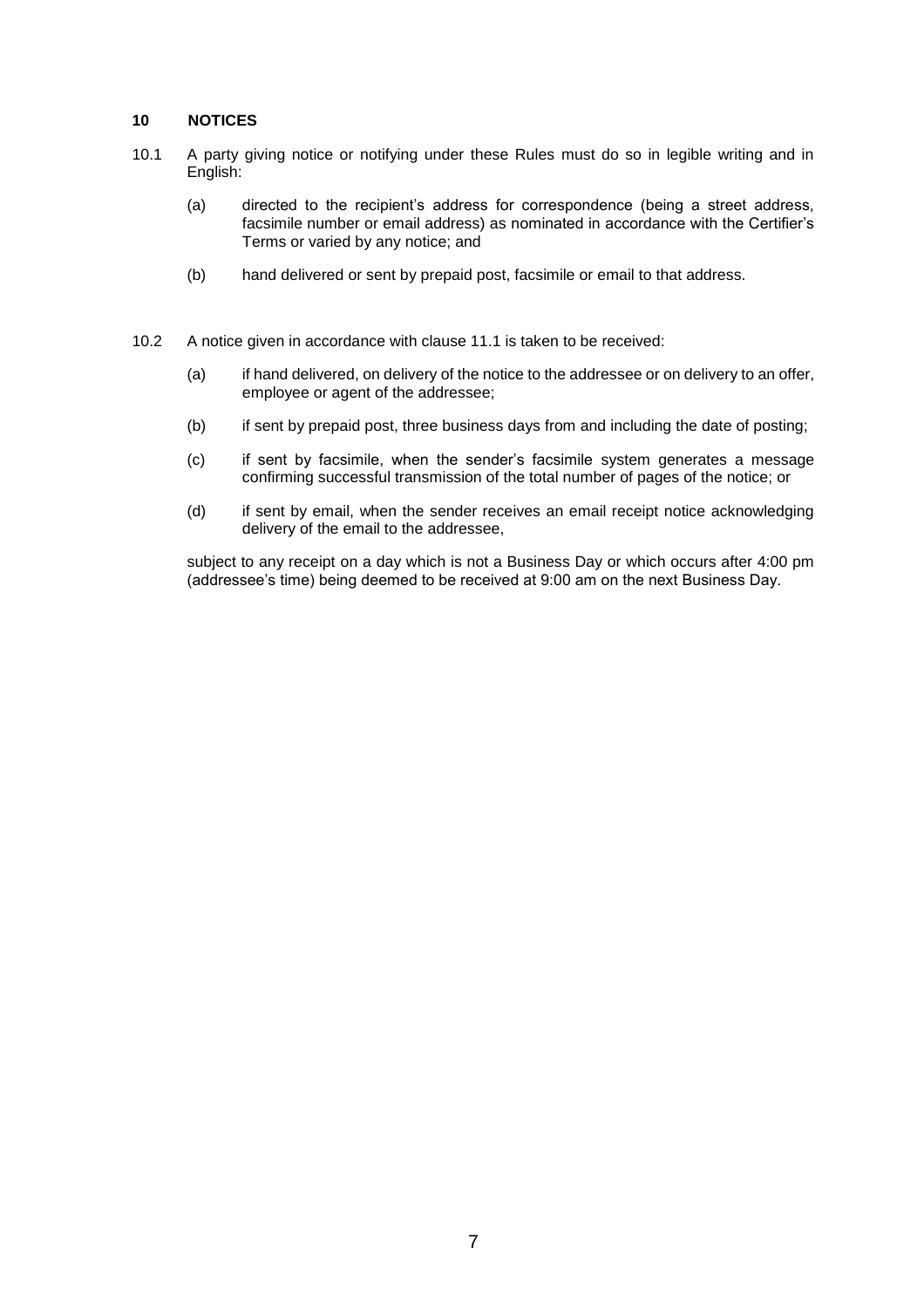# **SCHEDULE 1**

#### **DICTIONARY**

In these Rules, unless contrary intention appears:

**Act** means the *Trade Marks Act 1995 (Cth*).

**Applicant** means a Person that applies to a Certifier requesting a Licence to use the Mark.

**Business Day** means a day other than a Saturday or Sunday or an Australian public holiday.

**Certificate** means the documentation issued to the Licensee under the Certifier's Certification Scheme as evidence that the Licensee has been granted both Certification and the Licence to use the Mark.

**Certification Scheme** means a service or Certification administered by the Certifier and accepted by ASP for the purpose of licensing the Mark.

**Certifier** means Southern Cross Agricultural Exports Pty Ltd under which Applicants may be granted Licences to use the Mark.

**Certifier's Terms** has the meaning given in subrule 5.3.

**Chief Executive** means the natural person or persons designated by Southern Cross Agricultural Exports Pty Ltd from time to time to perform the functions of a Chief Executive under Rule 8.

**Claimant** has the meaning given in Rule 8.

**Licence** means a licence allowing a Person to use the Mark in accordance with the Licence Terms.

**Licence Terms** means all terms and conditions under which a Person is permitted to use the Mark and includes these Rules (as amended from time to time), the Certifier's Terms and any special condition, qualification or restriction set out in the Certificate.

**Licensee** means a Person that is granted a Licence to use the Mark in accordance with the Licence Terms.

**Mark** means the trade mark set out in Schedule 2.

**Person** includes a body of persons whether incorporated or not.

**Product** means goods or services or a combination of goods and services provided or dealt with by a Person in the course of trade.

**Standard** means a Standard meeting the criteria set out in subrule 6.1.

**Regulator** means the Australian Competition and Consumer Commission (ACCC) and any successor thereto having the exercise of powers to approve rules governing the use of certification trade marks registered under the Act.

**Rules** means these rules governing the use of the Mark.

**Sign** means a sign as defined in the *Trade Marks Act 1995 (Cth).*

**Site** means the location from which a **Product** is provided.